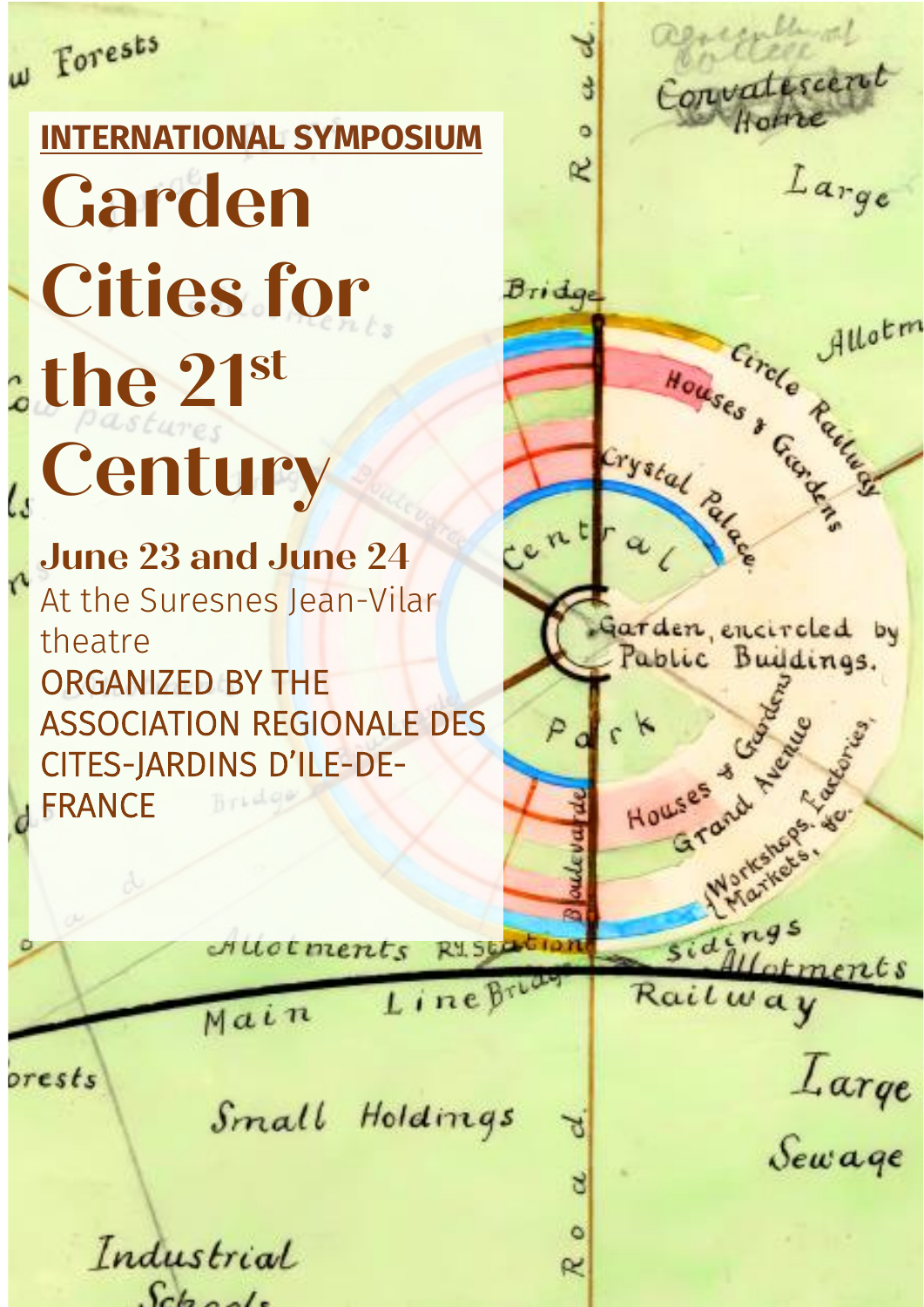# Scientific committee

#### Maria A. Castrillo Romon,

 architect-urban planner, member of the University Institute of Urban Planning of the University of Valladolid, lecturer at the Graduate Technical School of Architecture of Valladolid

Jean-Louis Cohen, architect DPLG, doctor of art history, professor of architecture history at the Institute of Fine Arts, New York University

Stéphanie de Courtois, doctor in Art History, Lecturer ENSA-Versailles, Head of the Master 2 Historic Gardens, Heritage, Landscape ENSA-V/CY Cergy Paris University, member of the ENSA-V LéaV laboratory

#### Yoshitake Doï, emeritus professor of History of Western architecture,

Kyushu University (Fukuoka, Japon)

#### Julie Faure, Chief Curator of Heritage at the Heritage and Inventory Department of the Île-de-France Region, referent for the

theme of gardens

#### Hartmut Frank,

emeritus professor at the HafenCity Universität Hamburg and independent architectural historian

Pauline Frileux, ethnologist and botanist, lecturer at the Larep (Research Laboratory in Landscape Project), teacher at the Ecole Nationale Supérieure de Paysage in Versailles

Isabelle Gournay, architect DPLG, PhD in Art History, Emerita, University of Maryland School of **Architecture** 

#### Bertrand Lemoine,

 architect DPLG, graduate engineer of the École Polytechnique and the École des Ponts et Chaussées, honorary research director at the CNRS, former president of the Academy of Architecture

Christine Leconte, architect-urbanist, president of the National Council of the Order of Architects, associate lecturer, National School of Architecture of Versailles

#### Amina Sellali, architect EPAU, doctor of

planning and urban planning, director of the School of Architecture of the city and territories Paris-Est

#### Stephen V Ward,

professor of planning history, BA, Dip URS, PhD, School of the Built Environment, Oxford Brookes University, Oxford OX3 OBP, UK

#### Damien Vanoverschelde, Managing Director of Hauts-de-Seine Habitat, President of AORIF

Josh Tidy,

 curator, Heritage Exhibitions, Lechworth Garden City Heritage Foundation

Bernard Toulier, Honorary General Curator of Heritage, Administrator of Sites and Monuments

#### Yu Yifan,

Full Professor, Department of Urban Planning, Tongji University, Shanghai, Director of the Age-Friendly City Research Centre, Tongji University, Shanghai, Dean of the Shanghai Urban Planning College, CNRS-UMR Researcher, Paris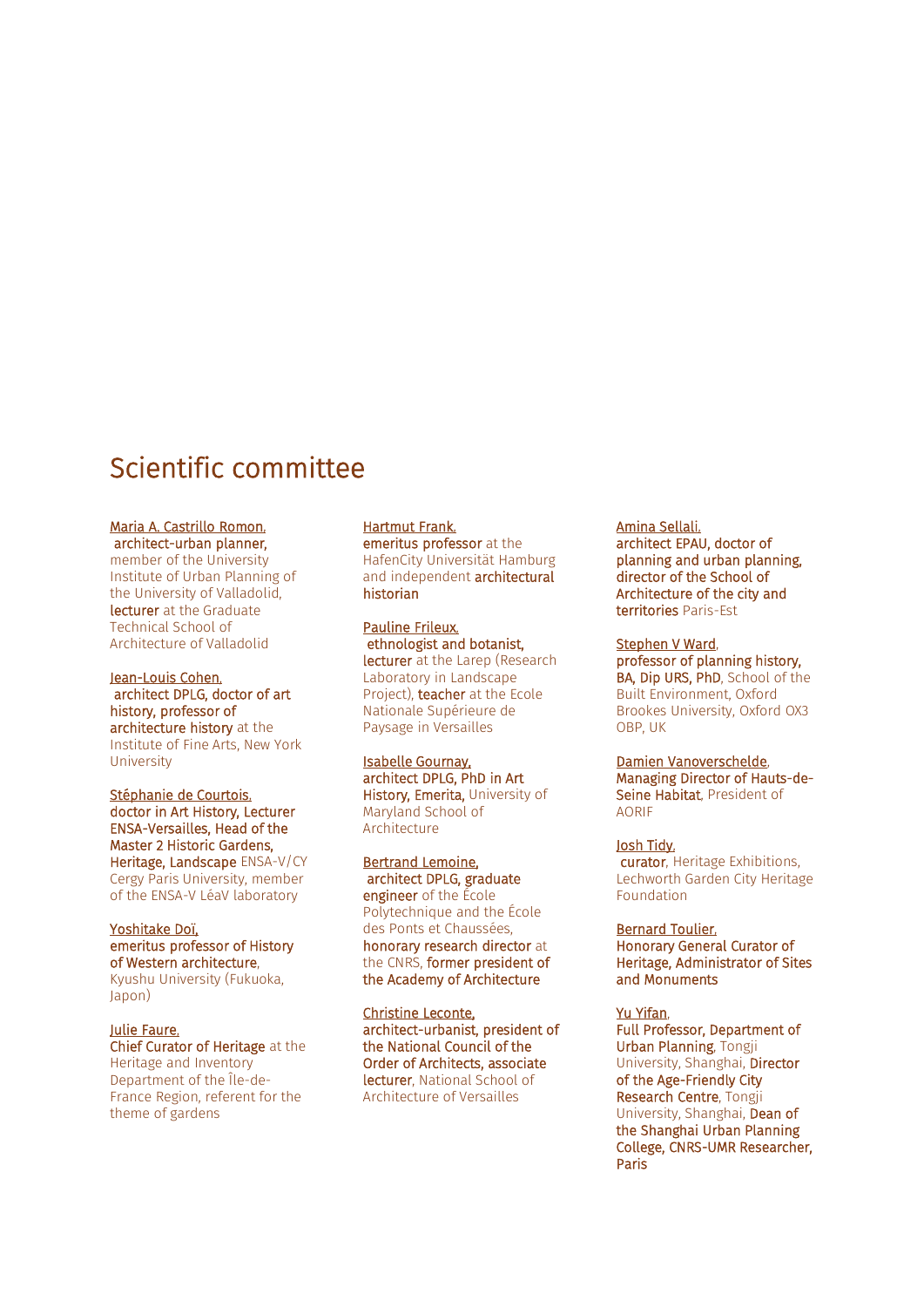# **The valorization of garden cities**

#### 9 :00 AM – Home coffee

# **9 :15 AM- Words of**

#### **welcome** (10min) Azzédine TAIBI

President of the Association régionale des cités-jardins d'Ile-de-France, Mayor of **Stains** Guillaume BOUDY

Mayor of Suresnes

# **9 :25 AM –**

# **Introductory**

#### **session** (10min) Marie-Pierre DEGUILLAUME

Director and head curator of the MUS-Musée d'Histoire Urbaine et Sociale de Suresnes

#### Charlotte SAINT-JEAN

Animator of architecture and heritage for Plaine Commune

### **9 :35 AM– Communications** (1h40)

9 :35 AM – Is the garden city soluble in today's city? The Briochin case (20min) Yolaine COUTENTIN Curator of Heritage, Head of

the Archives and Heritage Service, Saint-Brieuc

9 :55 AM – From the working-class city of Michelin (Clermont-Ferrand) to the garden city. Towards a patrimonialization? (20 min)

Bénédicte CHALJUB; Architect, doctor of architecture, lecturer at the Ecole nationale supérieure

d'architecture de Clermont-Ferrand, researcher at the UMR Ressources

# Amélie FLAMAND

Sociologist, lecturer, Université Clermont-Auvergne, Ecole nationale supérieure d'architecture de Clermont-Ferrand, researcher at the UMR Ressources

#### 10 :15 AM - Social ideal and landscape ambition. The garden city Le Logis - Floréal in Watermael-Boitsfort, Brussels (20 min) Eric HENNAUT

Art historian specialized in the history of architecture and landscape architecture, curator at the CIVA in Brussels.

#### 10 :35 AM – Garden city or Gartenstadt? The legacy of Czech urban planning (20 min in english) Vendula HNÌDJOVÀ

Institute of Art History, Czech Academy of Sciences in Prague

#### 10 :55 AM – Exchange time (20min)

# **11:15 AM – Round table** (40min)

**Edith LAUTON** - Head of the Architecture and Heritage Department – 5th Place, Facilitator of the Architecture and the Heritage, City and Eurometropole of Strasbourg

Maud BACCARA - Urban Systems Engineer of the University of Technology of Compiègne, responsible for the development of heritage action, Service Patrimoines, Métropole Rouen-Normandie

Annie CAM – Member of the collective "Habitant Guide", social innovation project coordinated by the social center Cap Couleurs and the CAF des Côtes d'Armor and supported by the City of Saint-Brieuc and the Prefecture

Anne BRAQUET - Landscape architect-designer, CAUE of the North

#### Animation:

Milena CRESPO – heritage facilitator Saint-Quentin

11:55 AM – Exchange time (20min)

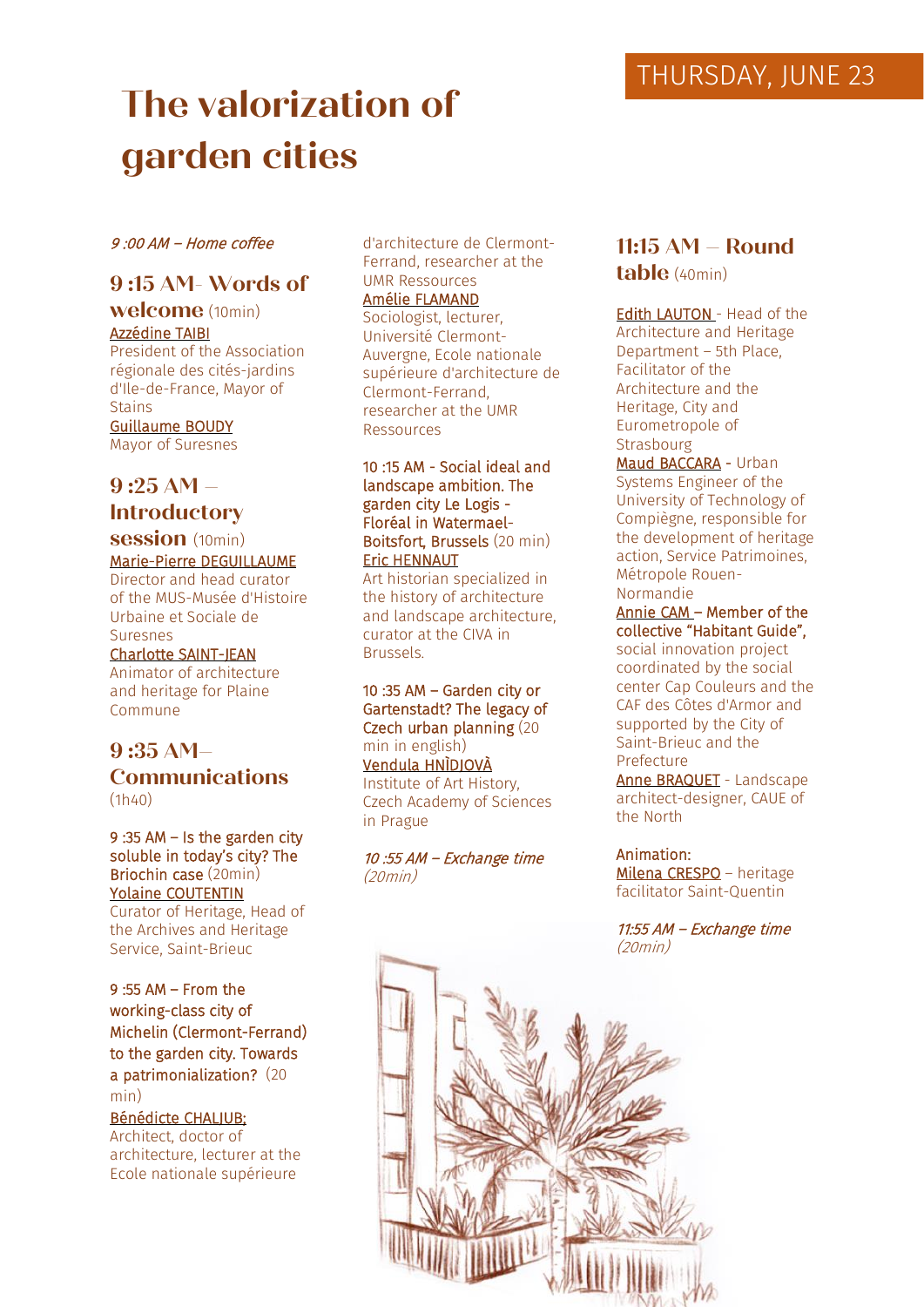# **The preservation** THURSDAY, JUNE 23 **of garden cities**

# **13 :45 PM– Introductory**

#### **session** (5min) Laurent COUDROY DE LILLE

Lecturer in Urban History and Urban Planning at the School of Urban Plannig of (University of Paris-Est-Créteil)

#### Benoît POUVREAU

Architectural historian, in charge of cultural heritage inventory for the Department of Seine-Saint-Denis

#### **13 :50 PM – Communications**  $(1h40)$

13:50 PM- The concept of garden city in Poland in the 1920s: hospitality, influences and legacies (20 min in english) Maciej MOTAK Faculty of Architecture, Cracow University of Technology Krakow, Poland

#### 14:10 PM - Understanding and resituating the garden city in Australia Robert FREESTONE (10 min, video)

Doctor, Professor of Planning, School of Built Environment, University of New South Wales, Sydney, Australia

14:20 PM - The Cité Frugès of Le Corbusier and Pierre-Jeanneret (1923-1926), trajectory and reflection of a patrimonialization (20min) Bénédicte GANDINI

Architect, historian, Fondation Le Corbusier, Paris

#### Paola SCARAMUZZA

Architect, Doctor of Architectural Heritage Conservation,

Associate Lecturer at the National School of Architecture of Versailles

14h40 – Cités jardin, parc, paysage, forêt – les valeurs paysagères des Siedlungen des années 1920 à Berlin (15min, video)

#### Gabriele DOLFF-BONEKÄMPER

Enseignante en préservation du patrimoine culturel et urbain à la TU de Berlin

14 :55 PM – Temps d'échanges (20min)

15 :15 PM- Break (20min)

# **15 :35 PM – Round**

**table** (40 min) James PHILLIPS - Assistant Architectural Consultant, Hampstead Garden Suburb Trust

Thierry ROZE - Graduate architect of the Swiss Federal Institute of Technology in Zurich, urban planner, research fellow at the ENSA Paris-Malaquais ACS (Architecture-Culture-Society) research laboratory – UMR AUSSER CNRS 3329, research fellow at the IAURIF (present-day Institute Paris Region) from 1976 to 1981)

#### Jeremy VERCKEN DE VREUSCHMEN - HMONP

architect, research associate at the laboratory ACS (Architecture, Culture, Society), National School of Architecture Paris-Malaquais, UMR AUSser CNRS 3329

#### Animation: Julie FAURE

Head of Architecture and Heritage Inventory Ile-de-France Region

#### 16 :15 PM – Exchange time (20 min)

17 :15 PM – Exchange time (20min)

### **16 :35 PM – Communications** (1h)

16:35 PM- The British heritage of the garden city in the province of Huelva (Spain): from the residential complex of Bellavista to the Workers' Quarter of Huelva (20 min in English and French)

#### María Teresa PÉREZ CANO

Architect, doctor, professor in the Department of Urban Planning and Territorial Planning of the University of Seville, director of the research group HUM700 "Heritage and Urban and Territorial Development in Andalusia".

#### Eduardo MOSQUERA ADELL

Architect, Doctor, Professor in the Department of History, Theory and Architectural Composition, HUM700 Research Group, Seville School of Architecture, University of Seville, Spain

#### 16:55 PM - Architectural, landscape and social heritage: three reasons to preserve the Butte Rouge (20 min)

Barbara GUTGLAS-DUCOURNEAU

DPLG Architect, member of the board of directors Association Châtenay Heritage Environment (ACPE), member of the association Sauvons la Butte-Rouge

#### Elisabeth COUVE

Secretary General, member of the Environment 92 steering committee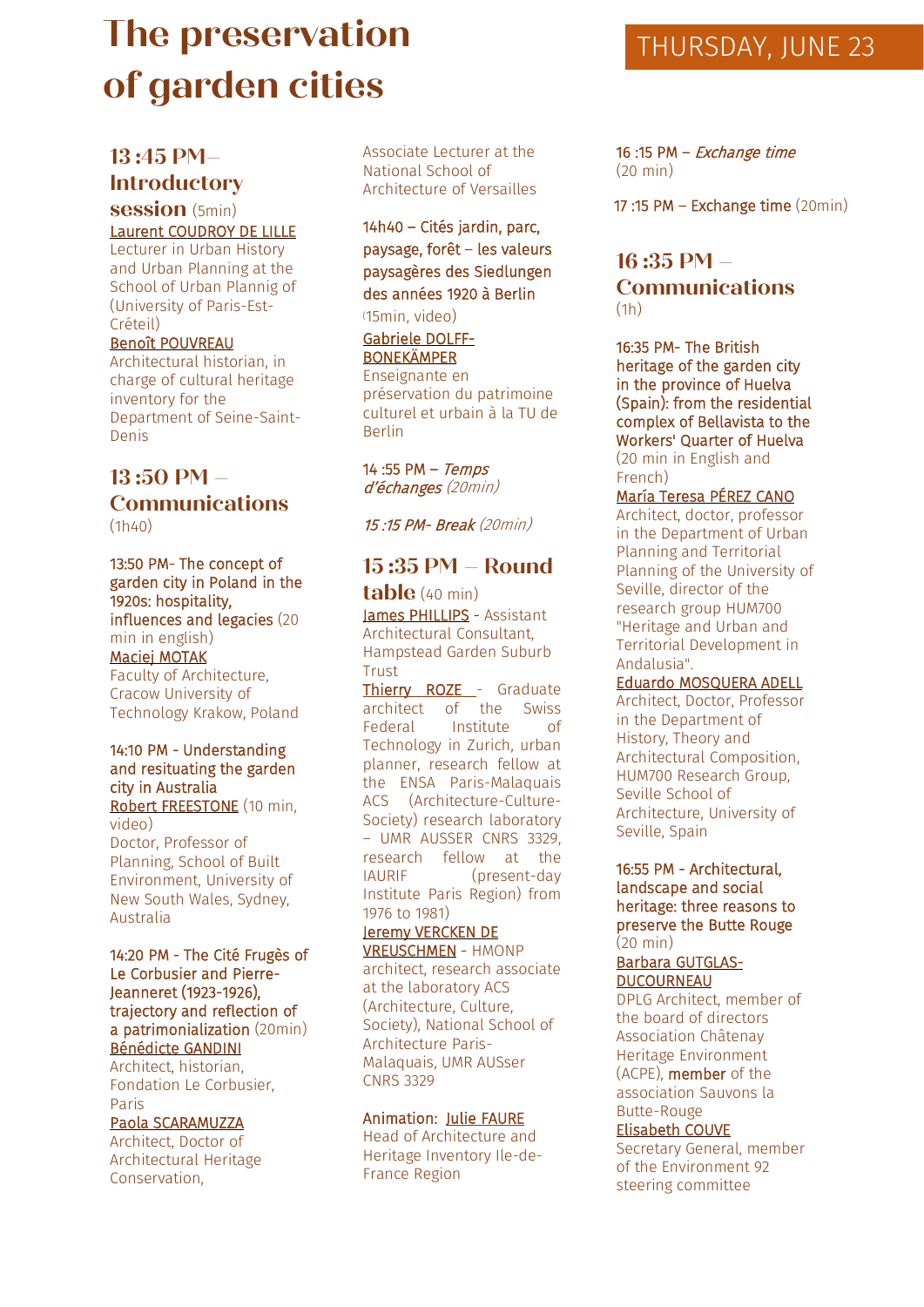# **Live in the garden cities**

9:00 AM – Home coffee

# **9:15 AM - Introductory session** (10min)

#### Frédéric ALEXANDRE

Professor of geography at the University of Paris XIII - Sorbonne Paris Nord (USPN); member and former director (2014-2020) of Pléiade, a multidisciplinary research centre in humanities, languages, humanities and societies (UR7338).

#### Bernadette BLANCHON

Architect DPLG, lecturer, National School of Landscape Versailles-Marseille; member of LAREP – Laboratory of research in landscape project

#### Sébastien JACQUOT

Lecturer in geography,<br>director of IREST director of University Paris 1 Panthéon-Sorbonne; researcher at EA 7337 EIREST and associated with UMR 8586 Prodig.

## **9 :25 AM – Communications** (1h)

9 :25 AM - The small city Tase de Vaulx-en-Velin: inhabiting a garden city of the 21st century (15 min) Richard NORDIER

Sociologist and urban planner by training, research officer «Modes de vie et usages», Urban planning agency of the metropolitan area of Lyon (UrbaLyon)

#### 9 :40 AM – Garden cities: what contribution to nature in the city today? (15 min) Francesca DI PIETRO

Lecturer-researcher in environmental geography,<br>University of Tours. University of Tours, Polytech, Department of Planning & Environment/ UMR CITERES

9 :55 AM - From yesterday to today, living and/or living in a garden city in Limoges, «Rome of socialism» (15 min)

#### Sarah ROUX

Historian, PhD student in contemporary history and art history, CRIHAM laboratory, University of Limoges.

10 :10 AM – Exchange time (20min)

10 :30 AM - Break (15min)

**10 :45 AM –Round table** (40 min)

Serge BIANCHI Member of the board of directors of the association Friends of History and Heritage of Paris-Jardin **Ben BUSCHFELD** founder of the design studio Buschfeld, director of Taut's home in Berlin and resident of one of the World Heritage cities Remi GODDERIS Archivist, Houses and City Nathalie DE WERGIFOSSE Floreal district companions

Animation: Anne-Katrin LE DOEUFF - Director of AORIF, Social Housing Union.

11 :25 AM– Exchange time (20min)

11 :45 AM - Communications (45min)

11 :45 AM - The idea of the garden city in Lithuanian urban planning: models and their evolution (15 min in English)

#### Vaiva DEVEIKIENÉ

Landscape architect, doctor of art history, researcher at the Gedimino Technical University in Vilnius, member of the Council of the Lithuanian Landscape Architects Association, president of the Edouard-François André Club in Lithuania

12:00 AM - Re-Writing the fate of the Empty Spain (15 min in English) Antonio BLANCO PASTOR PhD student / University of Málaga

12 :15 AM - From the Garden City (Cité-Jardin) to the Garden Cities (Villes-Jardins) by what approach? The experience of the Communal City ongoing in the State of Miranda in Venezuela. (15 min) Jean-François PARENT Architect, for the International Laboratory for Popular Housing

12:30 AM - Exchange time (15min)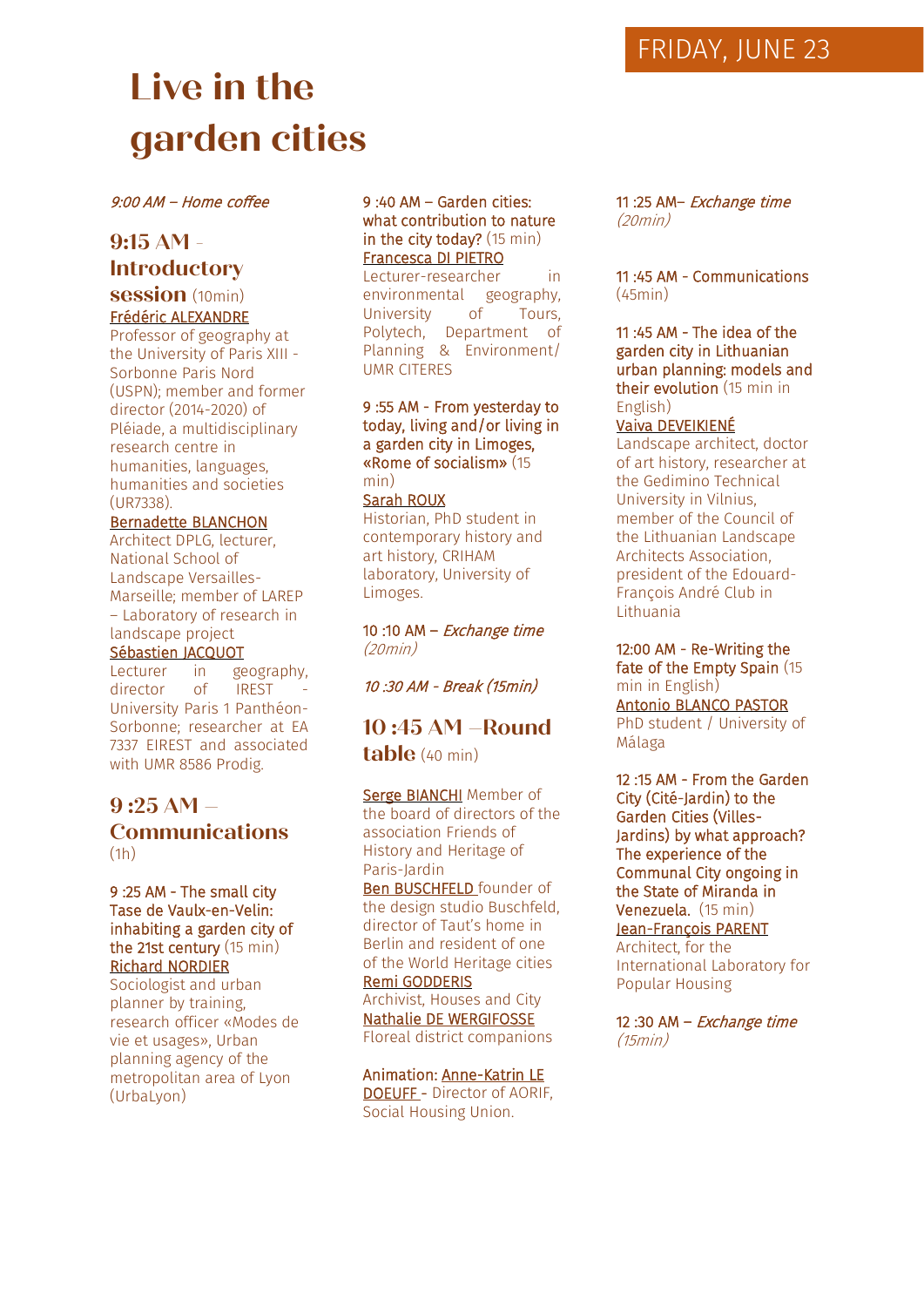# **Garden cities of tomorrow ?**

# **14 :15 PM - Introductory**

# **session** (10min) Ginette BATY-TORNIKIAN

3329 Researcher Emeritus, National School of Architecture Paris-Belleville labex IPRAUS/UMR AUSser 3329

#### Valérie FOUCHER-DUFOIX

Sociologist and political scientist, PhD in Political Science (Sciences-Po Paris), lecturer in Human and Social Sciences at the National School of Architecture Paris-Belleville and researcher at IPRAUS/UMR AUSser 3329- **CNRS** 

### **14 :25 PM – Communications** (55min)

14 :25 PM - Building garden cities in the 21st century: what challenges… for what benefits? (20 min in English) Paul ROBERTS

Director of Turnberry Consulting (London) Isabelle TAYLOR

Head of Research and Publications, Turnberry Consulting

14:45 PM - Debates around the garden city. Or the resurgence of the concept in the United Kingdom (20 min in English) Maria-Magdalena **ATANASOVA** 

Designer in London, lecturer, School of Architecture in Manchester

15:10 PM - Exchange time (15min)

15:20 PM- Break (15min)

**15 :35 PM – Communications** (1h 15min)

15 :55 PM - The Garden city. a precedent for the teaching of architectural project (20 min in French and in

#### English) Stéphane SADOUX

Doctor of Urban Planning, historian, director of the research unit (LabEx) Architecture, Environment & Constructive Cultures (AE&CC), ENSAG, University Grenoble Alpes

#### Susan PARHAM Doctor, Associate Professor,

University of Hertfordshire, and Scientific Director, The International Garden Cities Institute, Letchworth Garden **City** 

#### Matthew HARDY

Doctor of Architectural History, Senior Lecturer in Architecture & Urbanism, The Prince's Foundation, London; Senior Associate Tutor, The University of Oxford Department for Continuing Education.

#### 16 :15 PM - The garden city: a model for peri-urban spaces? (20 min) Dorian BIANCO PhD student, André Chastel

Centre, Sorbonne University

16 :30 PM – Exchange time (15min)

# **16 :45 PM - Round**

**table** (40min) Émilie JAROUSSEAU - urban planner, responsible for sustainable neighbourhoods and garden cities, Department of Urban Planning, Development, Territories, Institute Paris Region Emeric LAMBERT - architect, engineer, doctor EPFL,

teacher National School of Architecture, partner Parc architectes

Caroline DESILE - directrice de projet TVK David MALAUD - research director TVK

#### Animation: Valérie FOUCHER-**DUFOIX**

17 :25 PM – Exchange time (20min)

# **17 :45 PM– Closing of the seminar** (30min)

Conclusion by two great witnesses of the symposium from the scientific committee: Isabelle GOURNAY and Maria CASTRILLO ROMON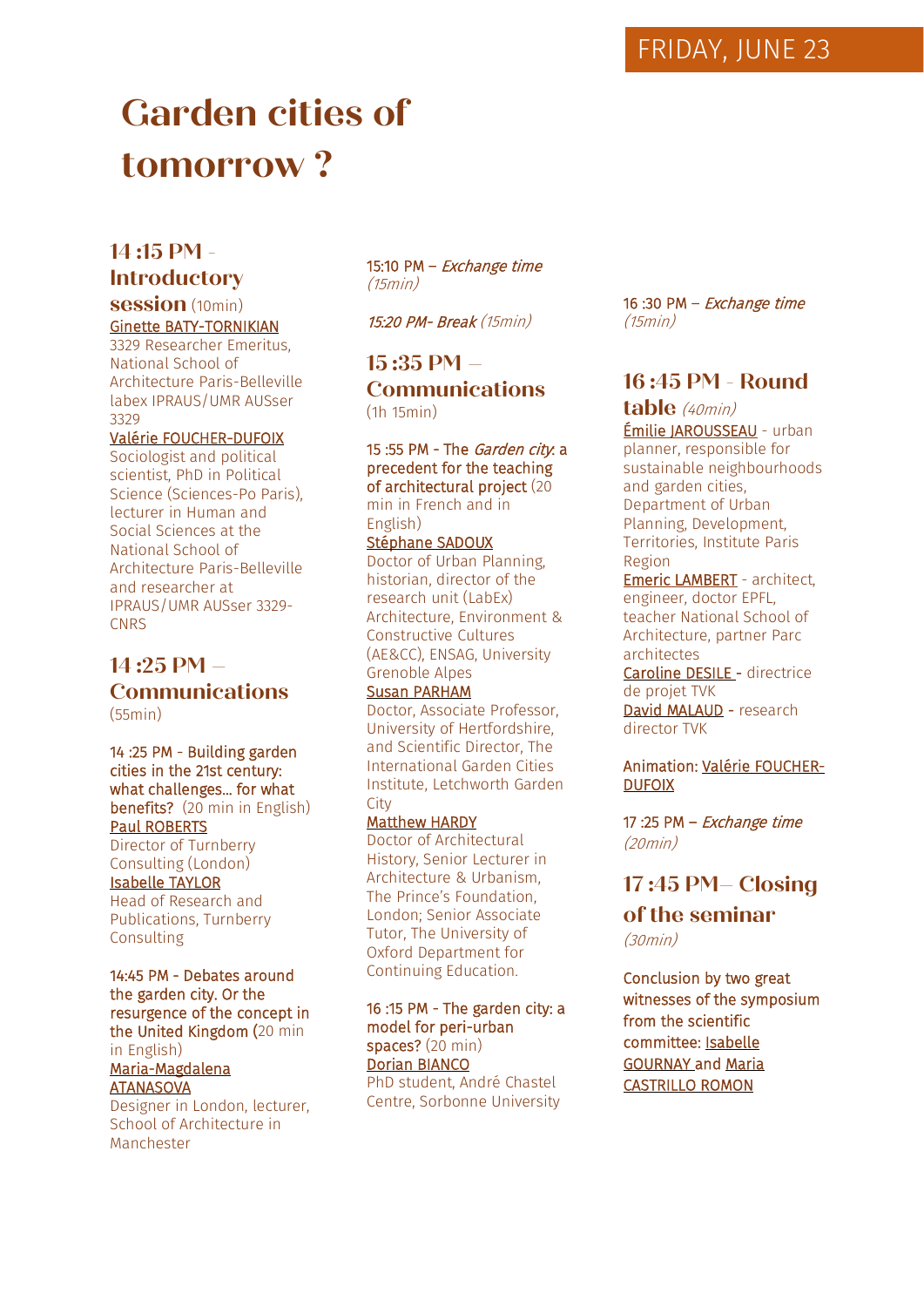

**This event is organized by the Association régionale des cités-jardins d'Ile-de-France with ENSA Paris-Belleville, ENSP Paris-Marseille, IREST Panthéon Sorbonne 1, Urban Planning School of Paris, University Sorbonne Paris-Nord, UR Pleiade, the tourism and heritage mission of Plaine Commune, the MUS – Museum of Urban and Social history of Suresnes and the heritage office of the Departmental Council of the Seine Saint-Denis.**